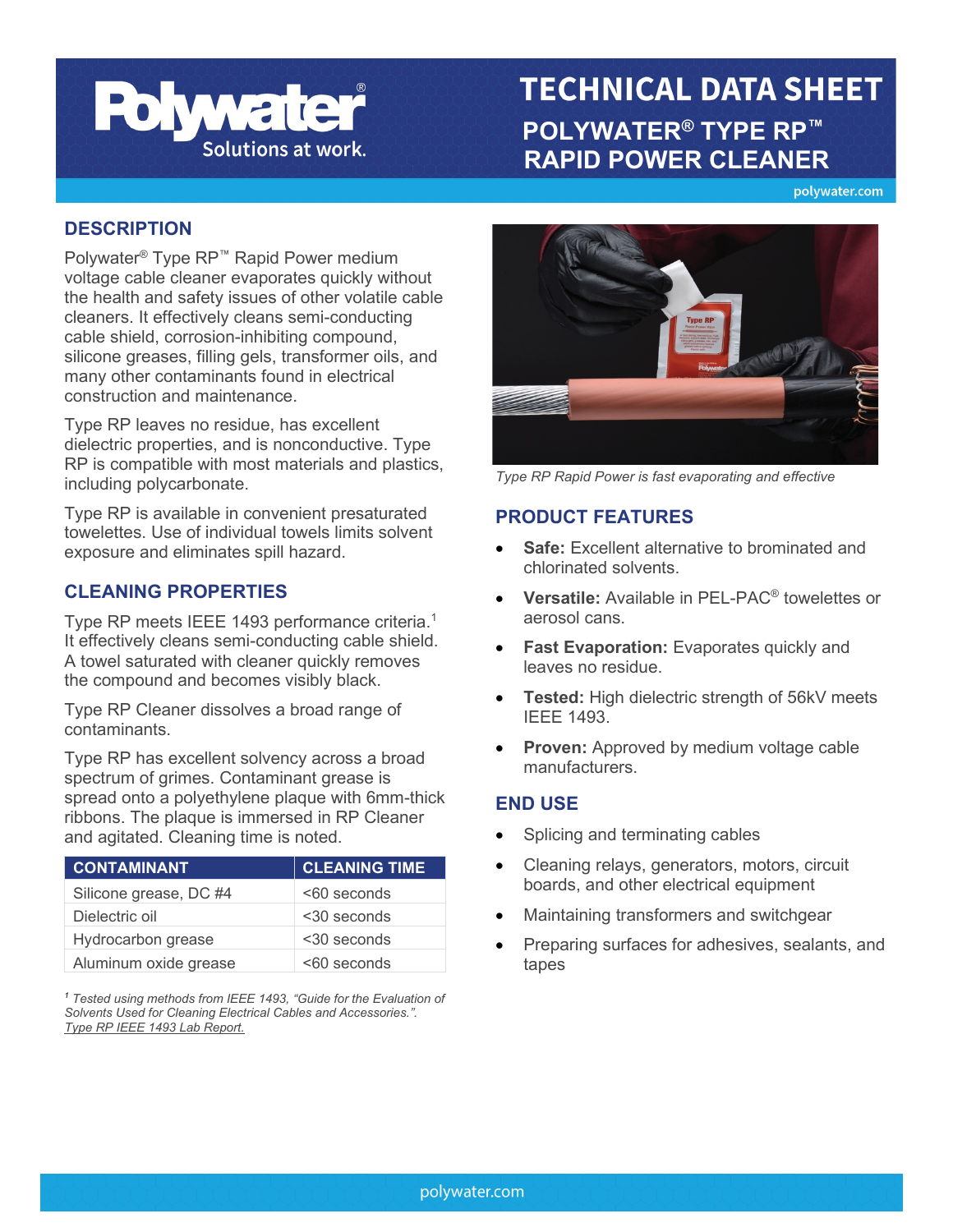# **PHYSICAL PROPERTIES**

Type RP is a high-purity solvent blend with enhanced solubility.

| <b>PROPERTY</b>        | <b>RESULT</b>               |
|------------------------|-----------------------------|
| Flash point (ASTM D93) | $19^{\circ}F (-7^{\circ}C)$ |
| Initial boiling point  | 144°F (62°C)                |
| Specific gravity       | 0.72                        |

### **PERFORMANCE PROPERTIES**

| <b>PROPERTY</b>               | <b>RESULT</b>                |
|-------------------------------|------------------------------|
| <b>Cleaning effectiveness</b> | Excellent                    |
| Dielectric strength           | 56 kV                        |
| Evaporation rate              | Fast<br>(similar to alcohol) |
| Residue (ASTM D2369)          | $<$ 100 pmm<br>(None)        |

### **ENVIRONMENTAL IMPACT**

Type RP is a safer alternative to chlorinated solvents.

| <b>PROPERTY</b>           | <b>RESULT</b>                                |
|---------------------------|----------------------------------------------|
| VOC content               | 720 grams/liter                              |
| Global warming potential  | Does not contain global<br>warming compounds |
| Ozone depletion potential | None                                         |
| <b>RCRA</b>               | Characteristic waste<br>(Ignitable, D001)    |
| <b>CERCLA/SARA status</b> | Not regulated as a<br>hazardous substance    |

### **SAFETY**

Type RP has a low level of toxicity and contains no listed carcinogens. It is flammable and should not be exposed to fire or flame. Towelette package limits hazard. Good industrial hygiene practice and appropriate precautions should be employed during use. See SDS for specific details.

### **DIRECTIONS FOR USE**

To prepare cable for splice, buff the insulation with the abrasive strip to remove any remaining conductive material. The surface should be smooth with no particle contaminants.

Clean the cable insulation with Type RP Cleaning Wipe. Wipe away from the conductor towards the insulation shield. Turn the solvent towelette after each wipe, using a fresh portion of the towel each time. Do not wipe insulation shield and do not get any semi-conductive material on the insulation. RP Wipes can also be used to clean the cable jacket to improve adhesion of mastics and tapes used in splicing and termination.

For general electrical cleaning, follow manufacturer's instruction. Type RP wipes are fast evaporating. Do not open until ready to use.

# **PEL PAC® SYSTEM**

The Type RP presaturated towelette is a convenient package with multiple safety benefits.

#### **Control**

Presaturated wipes minimize solvent exposure on sensitive electrical parts. Directly spraying or immersing the part allows the solvent to puddle into small openings. Wipe cleaning also ensures faster solvent evaporation.

#### **Safety**

The presaturated towelette package eliminates spill hazard and limits solvent vapor exposure. Wipes contain a carefully measured quantity of solvent and are an excellent way to control vapor. Type RP presaturated towelettes are a great choice for underground or confined space applications.

#### **Convenience**

Each PEL-PAC package utilizes non-linting, nontearing towels. Clean wipes are always available, eliminating recontamination of parts with dirty rags.



*Convenient presaturated towelettes (RP-1L, RP-1) control solvent exposure*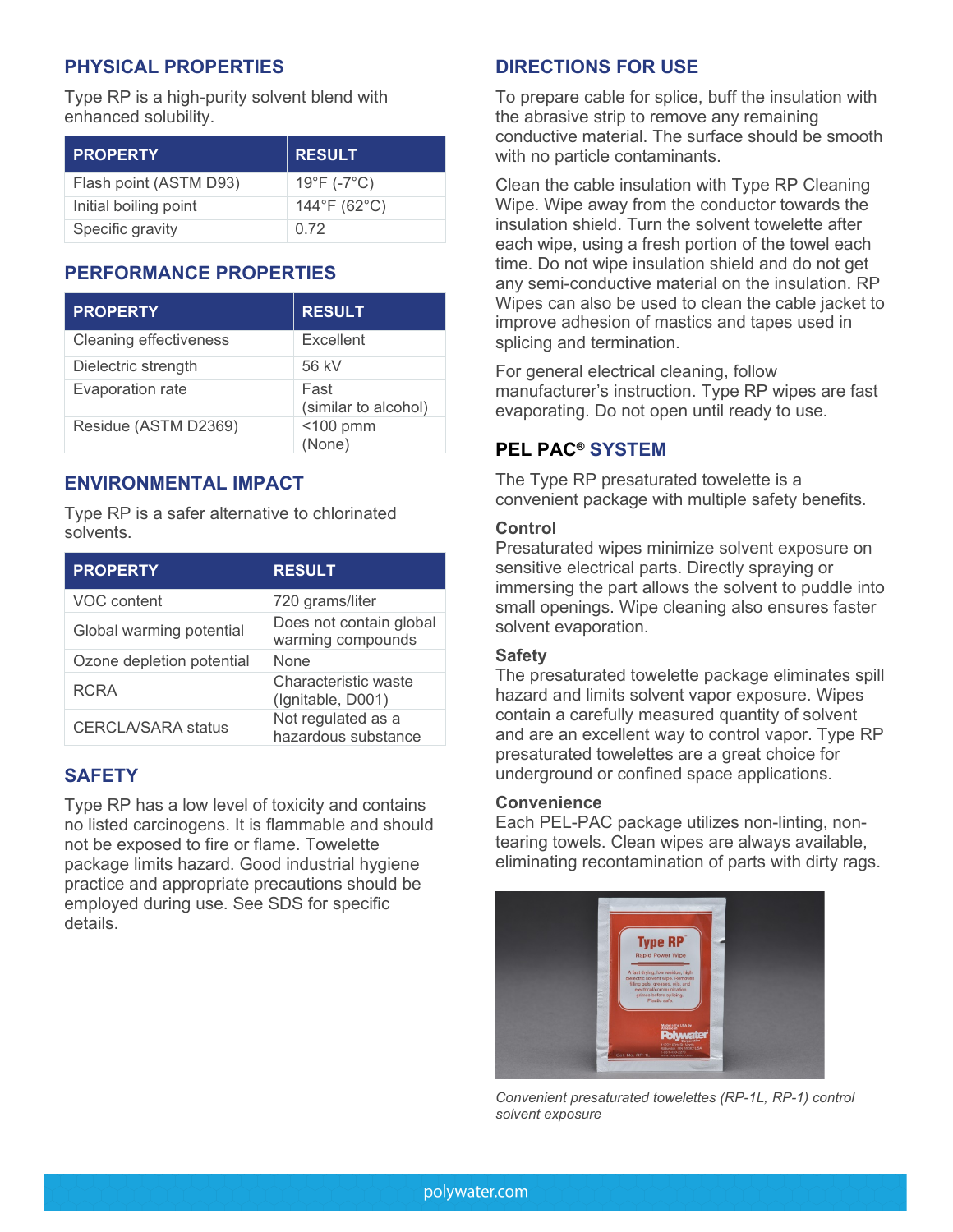### **COMPATIBILITY**

Type RP is compatible with most plastics and rubbers. It meets standard electrical utility test requirements based on IEEE 1493.

#### **Plastic Materials—LLDPE**

LLDPE jacket material immersed in Type RP Cleaner retains tensile and elongation characteristics and shows minimal weight change. 1

#### **Rubber Materials—EPDM and Silicone Rubber**

Platen samples of EPDM and silicone rubber immersed in Type RP Cleaner retain tensile and elongation characteristics and show minimal weight change. 1

#### **Volume Resistivity of Cable Insulation Shield**

Cables with either XLPF or FPR insulation show acceptable volume resistivity values after immersion in Type RP. <sup>1</sup> After exposure to the cleaner, volume resistivity measurements return to control levels.

#### **Corrosivity**

Type RP will not corrode or stain metal parts. It does not tarnish or corrode copper.<sup>2</sup>

#### **Polycarbonate**

Injection-molded plaques of polycarbonate are cut into bars and bent in a three-point fixture. "Strain limit" is the greatest percent strain where no stress cracking occurs. A strain limit greater than 0.5% indicates strain resistance.

Strain Limit > 0.5% (Stress Crack Resistant)3

*<sup>1</sup> Tested using methods from IEEE 1493, "Guide for the Evaluation of Solvents Used for Cleaning Electrical Cables and Accessories."*

*<sup>2</sup> Testing based on ASTM D130, "Standard Test Method for Detection of Copper Corrosion from Petroleum Products by the Copper Strip Tarnish Test."*

*3 Testing based on Mobay Corporation, Plastics and Rubber Division, "Chemical Compatibility Test for Unreinforced Thermoplastic Resins, 1989."*

### **SOAK TESTING**

Materials are immersed in Type RP for 7 days at 22°C (72°F). Some rubbers will swell, but should return to their original state once the cleaner evaporates. Wipe cleaning minimizes solvent exposure.

| <b>PLASTICS</b>         | % WEIGHT<br><b>CHANGE</b> | <b>APPEARANCE</b> |
|-------------------------|---------------------------|-------------------|
| ABS                     | +4.09                     | NС                |
| Acrylic                 | $+0.59$                   | SS                |
| $Delrin^{\circledR}$    | $+0.07$                   | NС                |
| Epoxy                   | $+1.77$                   | <b>NC</b>         |
| Nylon 66                | $+0.16$                   | NС                |
| Nylon 101               | $+0.14$                   | NС                |
| Polycarbonate           | $+0.09$                   | NС                |
| Phenolic                | $+6.64$                   | NС                |
| Noryl                   | $+0.63$                   | <b>NC</b>         |
| <b>PVC</b>              | $+0.43$                   | NС                |
| Teflon <sup>®</sup>     | $+0.01$                   | NС                |
| Tygon <sup>®</sup>      | $-1.26$                   | NС                |
| Ultem <sup>®</sup> 1000 | $-0.04$                   | NС                |
| Valox <sup>®</sup> 420  | $+0.01$                   | <b>NC</b>         |
| <b>HDPE</b>             | $+2.39$                   | NС                |
| <b>LDPE</b>             | $+4.95$                   | NС                |
| <b>SAN</b>              | $+0.00$                   | <b>NC</b>         |
|                         |                           |                   |

| <b>ELASTOMERS</b>     | % WEIGHT<br><b>CHANGE</b> | <b>APPEARANCE</b> |
|-----------------------|---------------------------|-------------------|
| Neoprene <sup>®</sup> | $-12.48$                  | н                 |
| <b>Nitrile</b>        | $-4.93$                   | <b>NC</b>         |
| <b>SBR</b>            | $-9.15$                   | N <sub>C</sub>    |
| Viton <sup>®</sup>    | $+2.52$                   | <b>NC</b>         |
| Natural rubber        | $+0.25$                   | <b>NC</b>         |
| <b>EPDM</b>           | $-26.56$                  | н                 |

#### **KEY:**

| $NC = No Change$         | $C = Crazinq$        |
|--------------------------|----------------------|
| $S =$ Swelling           | SS = Slight Swelling |
| $ES =$ Extreme Softening | $H = Hardens$        |

*Testing based on ASTM D543, "Standard Test Method for Resistance of Plastics to Chemical Reagents."*

*Type RP Cleaner is a trademark of American Polywater Corporation. Delrin®, Teflon®, Neoprene® and Viton® are trademarks of Du Pont. Ultem® 1000 and Valox® 420 are trademarks of G.E. Plastics. Tygon® is a trademark of Norton Performance Plastics.*